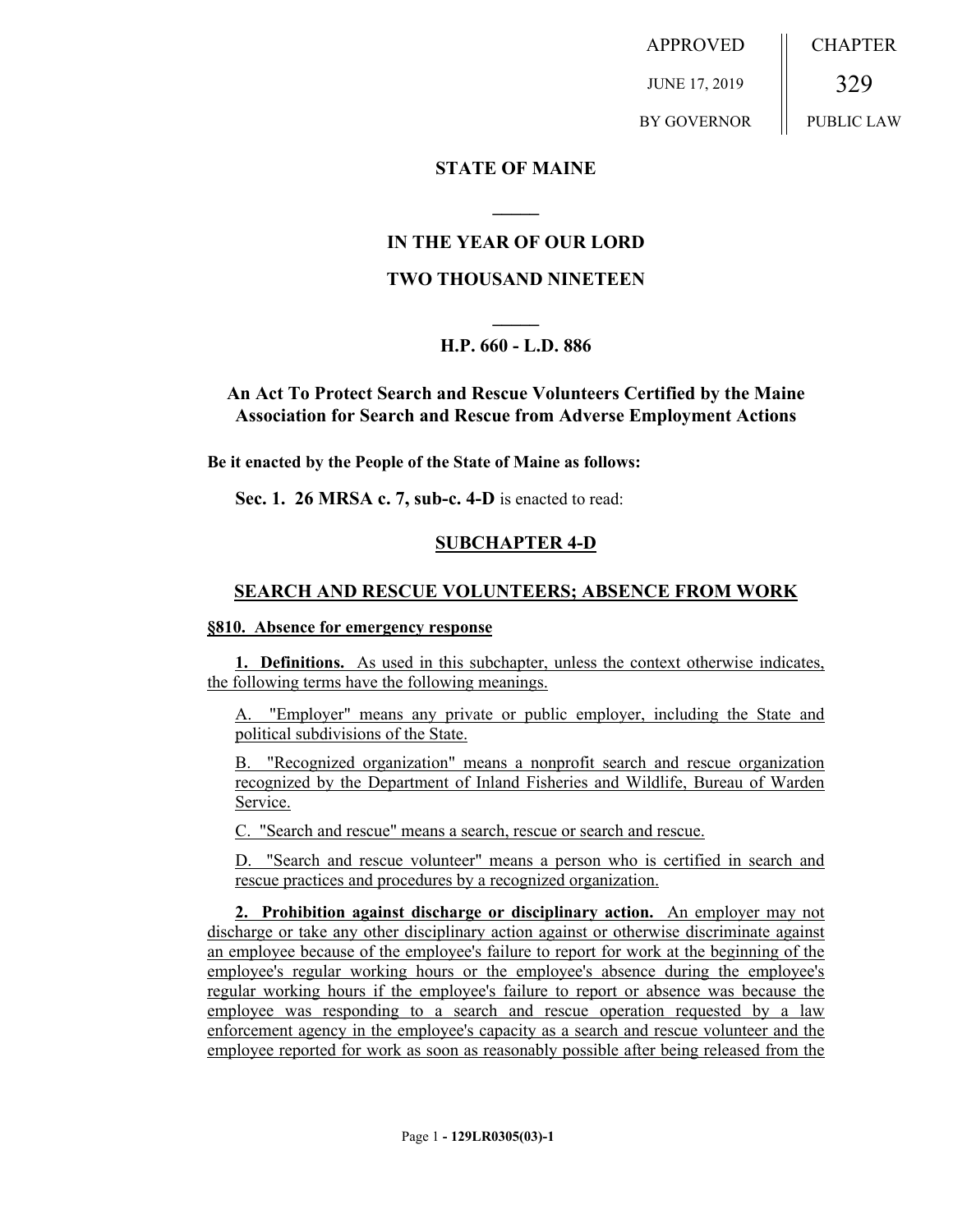search and rescue operation. An employer may charge the lost time against the employee's regular pay or against the employee's available leave time. This subsection does not apply to the absence of an employee if the employee has been designated as essential by the employer pursuant to subsection 6.

**3. Notification; verification.** An employee responding as a search and rescue volunteer to a search and rescue operation, the employee's designee or the search and rescue operation supervisor shall make every effort to immediately notify the employer that the employee may be late arriving to work or absent from work as a result of responding to a search and rescue operation requested by a law enforcement agency prior to or during the employee's regular working hours. At the request of an employer, an employee losing work time as provided in subsection 2 shall provide the employer with a statement from the official in charge of the recognized organization, the official's designee or a law enforcement official responsible for the search and rescue operation verifying that the employee was responding to a search and rescue operation and specifying the date and time of release from the operation.

**4. Enforcement; penalty for violation.** If an employer has violated subsection 2, the employee may bring an action in Superior Court in the county in which the employee resides or in the county in which the employer's place of business is located. The action must be brought within one year of the date of the alleged violation. If the court finds that the employer violated subsection 2 and if the employee so requests, the court shall order the employer to reinstate the employee in the employee's former position without reduction of pay, seniority or other benefits. The court also shall order any other appropriate remedy necessary to return the employee to the position the employee would have been in had the employer not violated subsection 2, including payment of back pay and reinstatement of any other benefits lost during the period in which the discharge or disciplinary action was in effect.

**5. Individual agreements.** This section does not apply if the employer and the employee have entered into a written agreement, signed by the employer and the employee, that governs procedures to be followed when the employee is called to respond to a search and rescue operation as a search and rescue volunteer.

**6. Designation as essential.** Upon receiving notice of an employee's search and rescue volunteer status, an employer may designate the employee essential to the employer's operations if the absence of the employee would cause significant disruption of the employer's business. This designation must be made in writing and signed by both the employee and the employer.

**7. Information to be filed by the employee with the employer.** This section applies only if:

A. The recognized organization in charge of calling out search and rescue volunteers has a written policy that:

(1) Specifies the circumstances under which search and rescue volunteers will be ordered to remain at a search and rescue operation; and